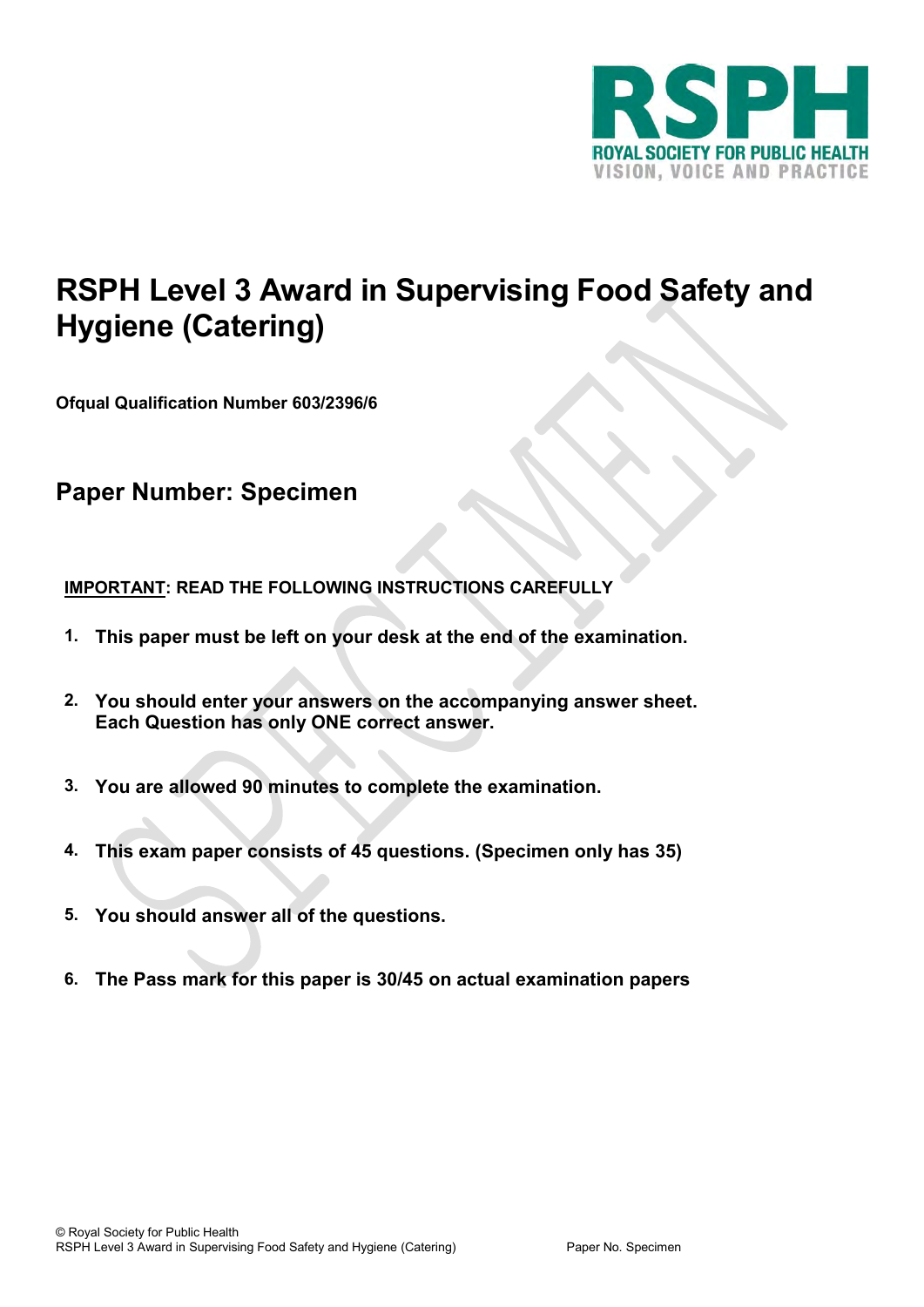# **SECTION ONE**

# **This section consists of 30 multiple-choice questions. You should answer every question. Each question has ONLY ONE correct answer.**

### **1 High risk food is used to describe:**

- **A** food containing bacterial pathogens
- **B** raw foods contaminated by viruses
- **C** unwashed food covered with soil and dirt
- **D** ready-to-eat food supporting bacterial growth

# **2 Which groups are all at higher risk of food poisoning?**

- **A** students, care home residents and cruise passengers
- **B** adolescents, adults and school catering employees
- **C** cruise ship passengers, hospital patients and food retail staff
- **D** care home residents, infants and those with reduced immunity

#### **3 A convalescent carrier is someone who:**

- **A** is now clear of infection and is no longer a source of pathogens
- **B** has recovered from an infection but is still a source of pathogens
- **C** harbours pathogens but has never shown symptoms of infection
- **D** is a source of pathogens and still shows symptoms of infection

#### **4 A food safety hazard is BEST defined as:**

- **A** a significant risk to consumer health from food
- **B** bacteria and chemicals found in all types of foods
- **C** pathogenic bacteria common in some raw foods
- **D** an agent or condition in food that may cause harm

# **5 Which of these are ALL examples of physical contamination?**

- **A** pest bodies, detergents, mould
- **B** viruses, false nails, peanuts
- **C** hair, cardboard, glass
- **D** wood, pesticides, polythene

# **6 Which of the following foods is the MOST likely source of harmful bacteria in storage areas?**

- **A** dried food ingredients
- **B** pickled foods
- **C** raw fish and shellfish
- **D** raw fruit and vegetables

#### **7 A spore is the:**

- **A** resistant stage of some bacteria
- **B** heat sensitive stage of all bacteria
- **C** vegetative stage of all bacteria
- **D** active growth stage of some bacteria

#### **8 All of the following statements about toxins are correct except for?**

- **A** some bacteria release toxins when growing in food
- **B** all bacterial toxins are destroyed by heating
- **C** some bacteria release toxins into the human gut
- **D** toxins tend to cause vomiting and diarrhoea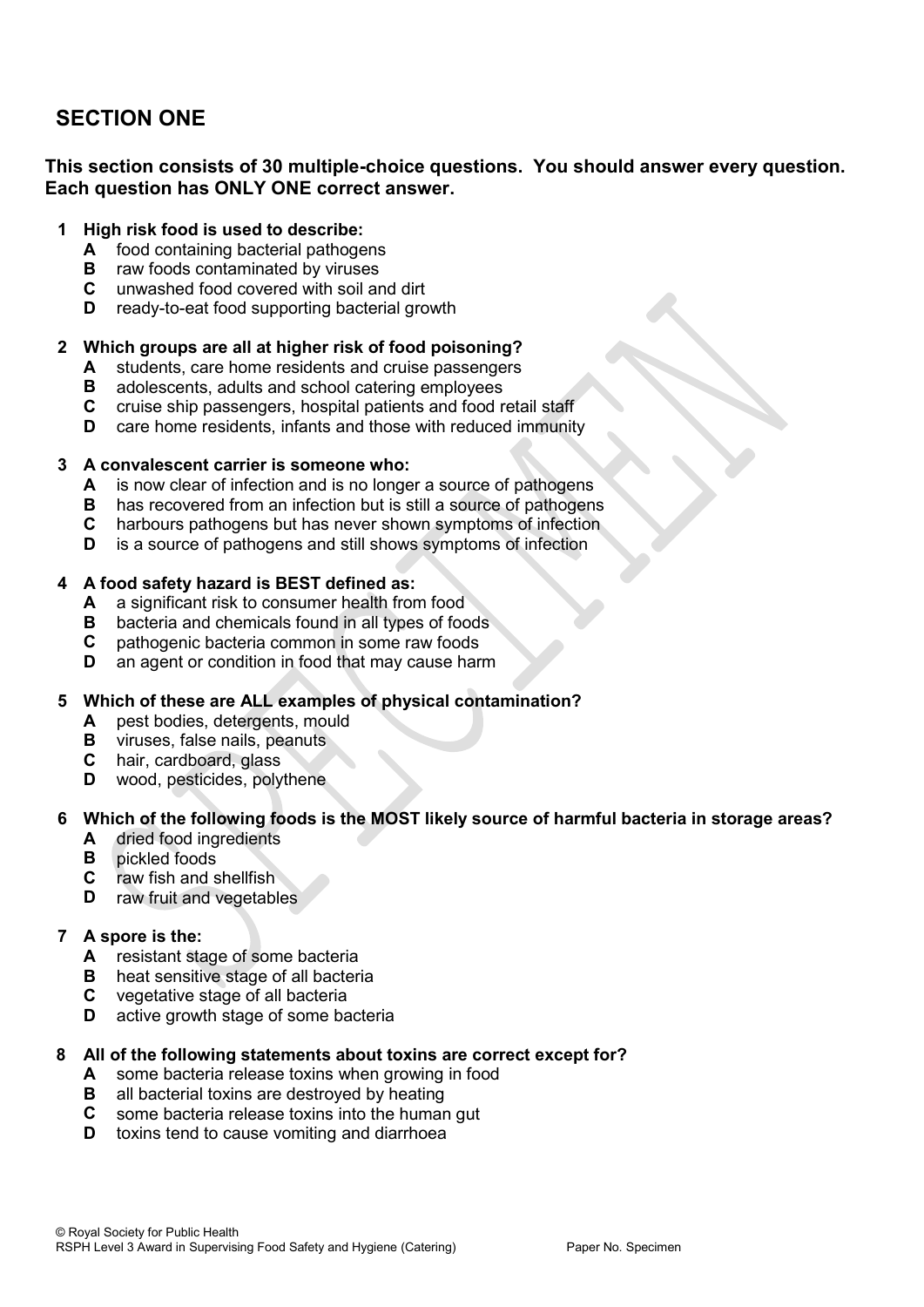# **9 Which of the following are most likely to be symptoms of physical hazards in food?**

- **A** choking and cuts inside the mouth
- **B** nausea and diarrhoea and vomiting
- **C** burning sensation in the mouth
- **D** anaphylactic shock from peanuts

### **10 A retail supervisor finds a batch of confectionary on sale with an expired date mark. What should the supervisor do first?**

- **A** offer the confectionary for sale at a reduced price
- **B** re-train staff in stock control procedures
- **C** remove the items from sale, inform management
- **D** alter the monitoring frequency for goods on display

# **11 According to legislation, food handlers MUST wear:**

- **A** suitable clean protective clothing
- **B** long-sleeved protective clothing
- **C** light-coloured clean protective clothing
- **D** protective clothing when travelling to work

# **12 The advantage of colour coding systems is that they:**

- **A** reduce the risk of cross-contamination
- **B** improve the work place environment
- **C** help to rotate the use of equipment
- **D** help to identify what needs to be cleaned

### **13 The cavity of a whole raw chicken contains some blood. How should the blood be removed before the bird is cooked?**

- **A** rinse the chicken in cold water in the "food wash only" sink
- **B** use disposable paper towels to wipe the cavity clean
- **C** gently wash the chicken in some warm water in a bowl
- **D** pour boiling water into the cavity of the bird

# **14 Correct refrigerator temperatures will prevent the growth of:**

- **A** all bacteria and viruses
- **B** psychrophillic bacteria
- **C** all bacterial spores
- **D** most pathogenic bacteria

# **15 Which ONE of the following time and core temperature combinations is a valid critical limit for the cooking process?**

- **A** 57°C for 15 minutes
- **B** 60°C for 10 minutes
- **C** 63°C for 5 minutes
- **D** 70°C for 2 minutes

#### **16 Warm water should be used for hand washing because:**

- **A** the temperature of the water kills bacteria
- **B** it allows mixer taps to be used effectively
- **C** soap is made more effective at removing bacteria
- **D** the temperature of the water kills viruses

#### **17 All of the following are signs of a cockroach infestation except for:**

- **A** gnawing marks
- **B** dead bodies
- **C** droppings
- **D** egg cases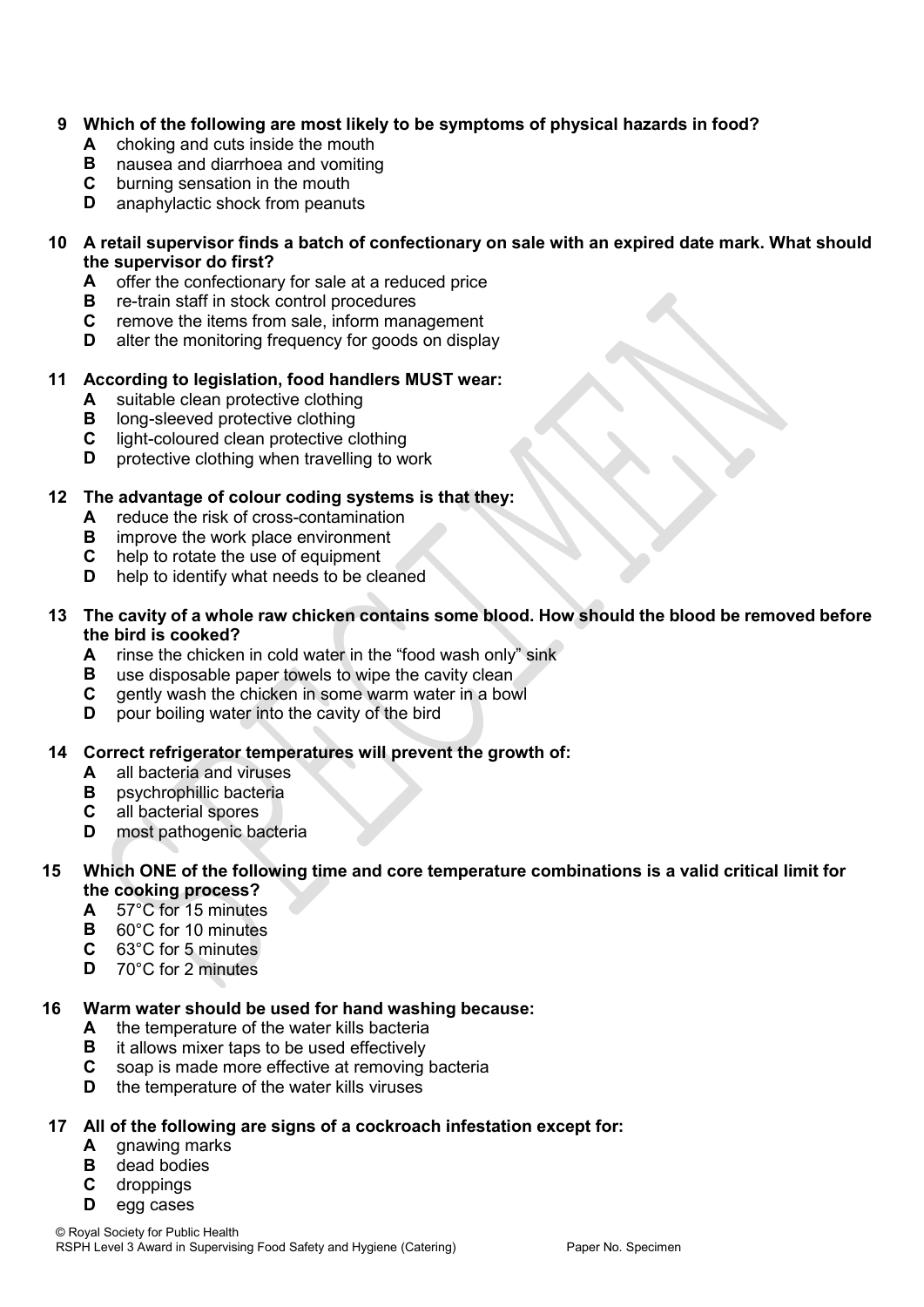# **18 Food past its 'use by' date should be disposed of:**

- **A** within a week
- **B** after 2 days
- **C** immediately
- **D** the next day

# **19 Detergents are used to clean floors to:**

- **A** reduce bacteria to a safe level
- **B** remove dirt and grease
- **C** clean and disinfect
- **D** destroy all bacteria on floors

# **20 Checking the date codes of perishable deliveries is an example of:**

- **A** a control
- **B** verification
- **C** a corrective action
- **D** monitoring

# **21 The law requires kitchens to have:**

- **A** an adequate supply of non-potable water
- **B** durable corrosion-resistant sinks
- **C** sterilizing sinks for dirty handling cloths
- **D** sinks for washing equipment and food

# **22 In a HACCP system monitoring is used to:**

- **A** set critical limits at CCPs
- **B** verify the HACCP plan
- **C** confirm the process is controlled
- **D** determine critical control points

# **23 The MAIN reason for implementing HACCP-based procedures is to:**

- **A** prevent identified food safety hazards causing harm
- **B** produce evidence for a due diligence defence
- **C** comply with accredited quality standards
- **D** obtain a good local authority food hygiene rating

# **24 A food handler with poor personal hygiene should be:**

- **A** given refresher training
- **B** confined to cleaning duties
- **C** sent to the doctor
- **D** immediately disciplined

# **25 Which ONE of the following is an example of verification activity?**

- **A** checking corrective action records are complete
- **B** producing detailed work schedules
- **C** setting performance quality standards
- **D** establishing product specifications

#### **26 Supervisors can help food business maintain high food safety standards by:**

- **A** keeping holiday records
- **B** checking product quality
- **C** preparing staff rotas
- **D** training staff

# **27 Which ONE of the following would be described as a benefit of food safety training?**

- **A** meets quality assurance requirements
- **B** gives staff confidence to carry out their job role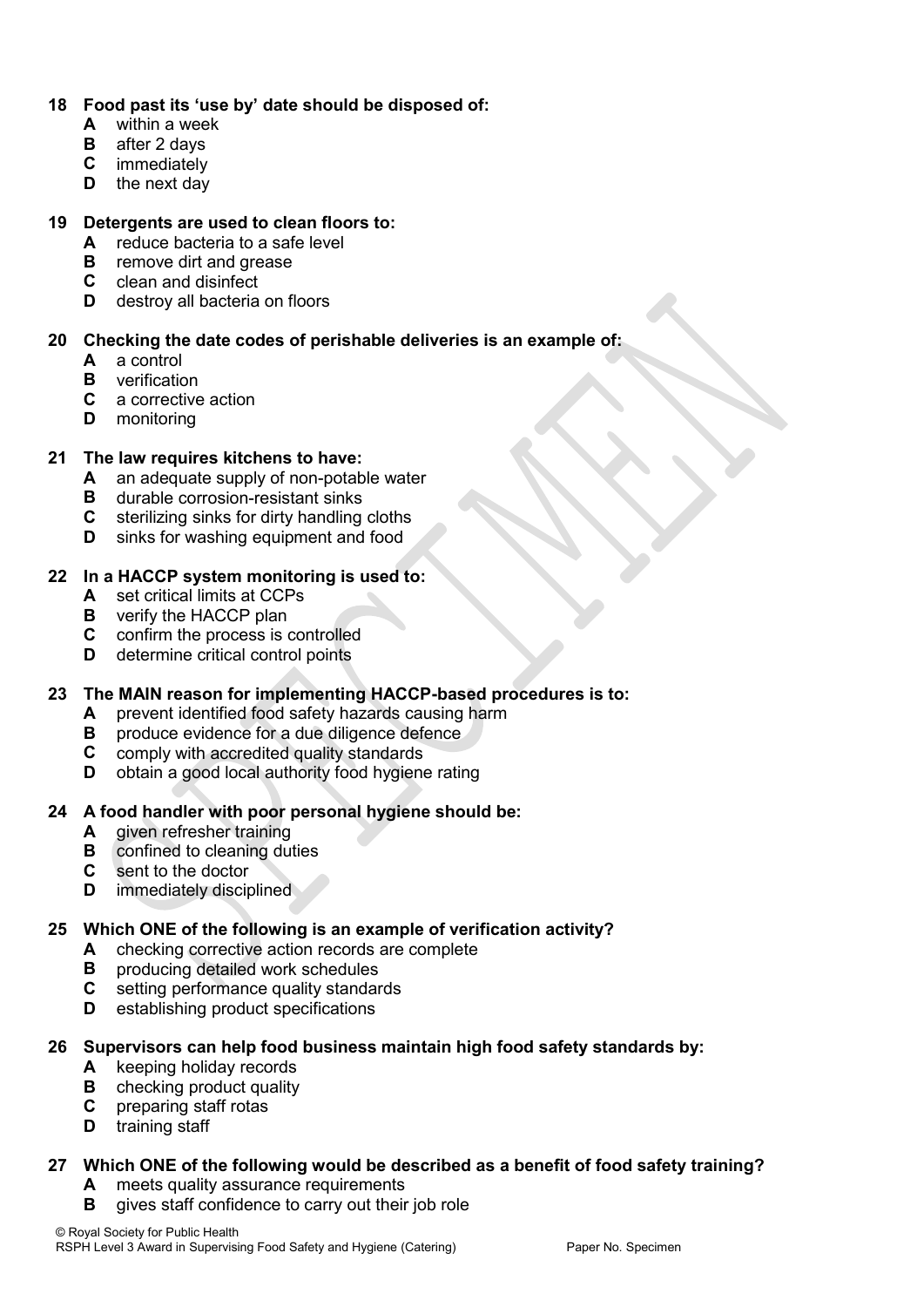- **C** maintains the price competitiveness of a business
- **D** raises awareness of the effects of contamination

# **28 Which of the following can a supervisor use to report premises hygiene issues to management?**

- **A** cleaning chemical data sheets
- **B** information about allergens
- **C** food storage audit results
- **D** temperature records

### **29 All of the following will promote an effective food safety culture except:**

- **A** proactive leadership
- **B** management commitment
- **C** accountability
- **D** blame culture
- **30 A recent inspection has shown up major issues with poor cleaning of a retail unit and personal hygiene. The first place for a supervisor to seek assistance on promoting a more effective food safety culture, is most likely to be:**
	- **A** the local authority authorised officers
	- **B** professional food safety organisations
	- **C** external consultants
	- **D** the Food Standards Agency

# **END OF SECTION ONE**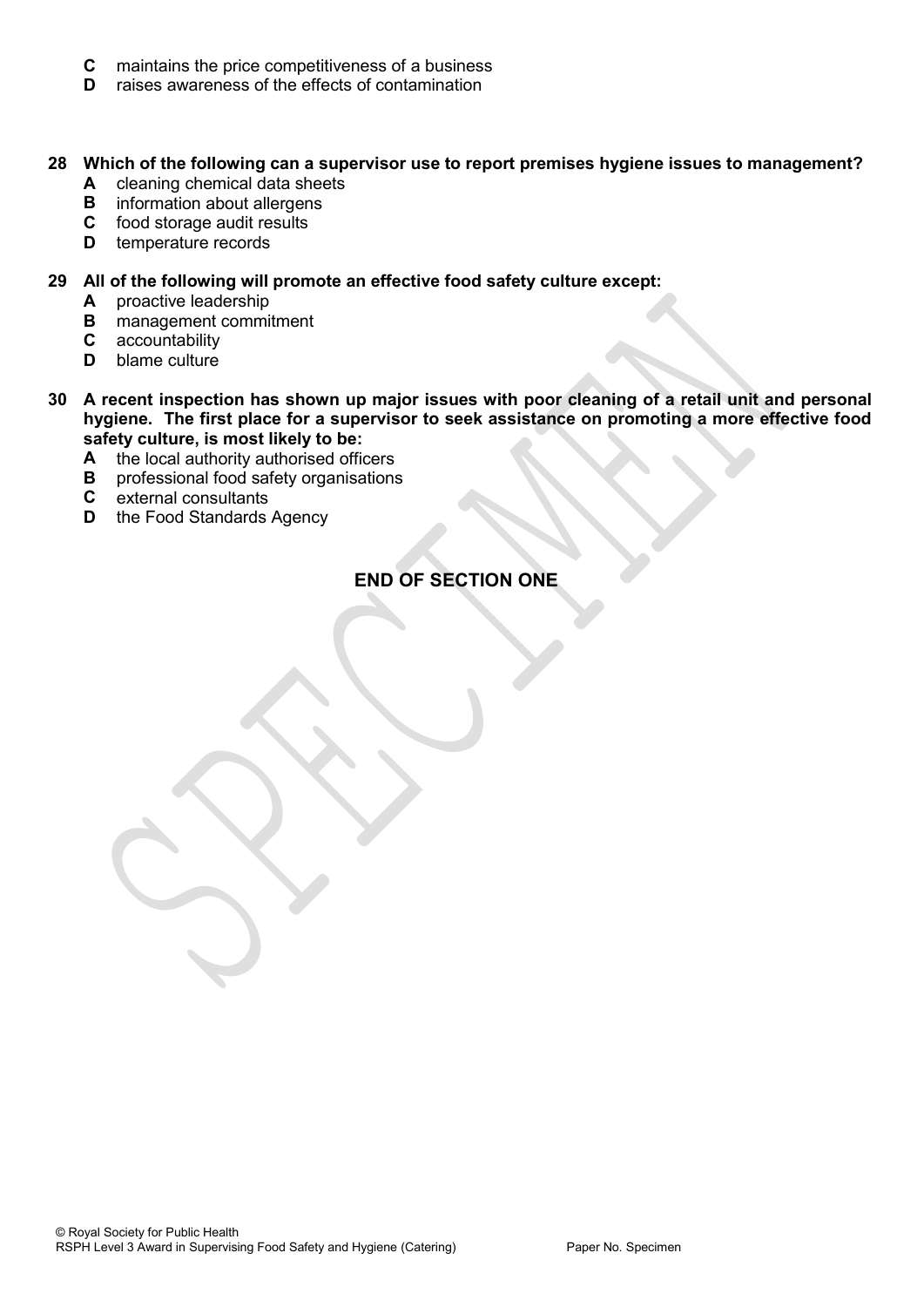# **SECTION TWO**

# **This section (questions 31-35) consists of a scenario that has five questions. Each question has ONLY ONE correct answer. (NB Actual exam papers will have three scenarios, each with five questions).**

# **Specimen scenario: Department store in-house restaurant.**

The in-house restaurant of a department store has just received a food hygiene rating of 3 (designated as "generally satisfactory"), However, the authorised officer's report highlighted the need for improvements in staff training and documentation of hygiene procedures.

Following acceptance of the report, the management has appointed a new supervisor to try to improve their score at their next inspection which they have arranged for 3 months' time

The restaurant is open from 10 to 4.30, serving breakfast between 10 to 11.30, lunches and cooked meals from 12 and afternoon teas. Light snacks, sandwiches, cakes and drinks are available throughout the day when the restaurant is open. The sandwiches and cakes are sourced from the food section of the department store. The hot meals are prepared and cooked by two chefs.

There are a number of part-time staff who serve the customers and clear the tables. The restaurant is cleaned by contract staff at the end of the day.

#### **31 The supervisor's FIRST action on arriving at the restaurant should be to:**

- **A** Replace all the part-time staff
- **B** Assess the risk to food safety
- **C** Review the current menu
- **D** Replace the contract cleaners

#### **32 The supervisor is told that none of the part-time staff have had any food hygiene training.**

#### **The MOST important reason for providing training to these staff is to:**

- **A** Gain an improved food hygiene rating
- **B** Give customers a better meal experience
- **C** Ensure that they serve food safe to eat
- **D** Improve the confidence of the employees

#### **33 With regards to the training what IMMEDIATE action should the supervisor take?**

- **A** Put everyone on a Level 1 Food Safety course as soon as one becomes available
- **B** Send everyone on a Level 2 Food Safety course as soon as possible
- **C** Conduct 1 to 1 training of staff to demonstrate the correct procedures
- **D** Find an online resolution and ensure all staff undertake the training in their own time

#### **34 The supervisor develops a set of procedures for staff to apply to the different stages of the restaurant's operations (breakfast, snacks and drinks, lunches and hot meals, afternoon tea).**

#### **These procedures should BEST be communicated to staff by:**

- **A** Leaving a folder containing all procedures in the staff rest area
- **B** Team talks and feedback to staff about their operation of the procedures
- **C** 1:1 sessions with the staff at the start of each working session
- **D** Delegating one member of staff to relay the information to other members of the team